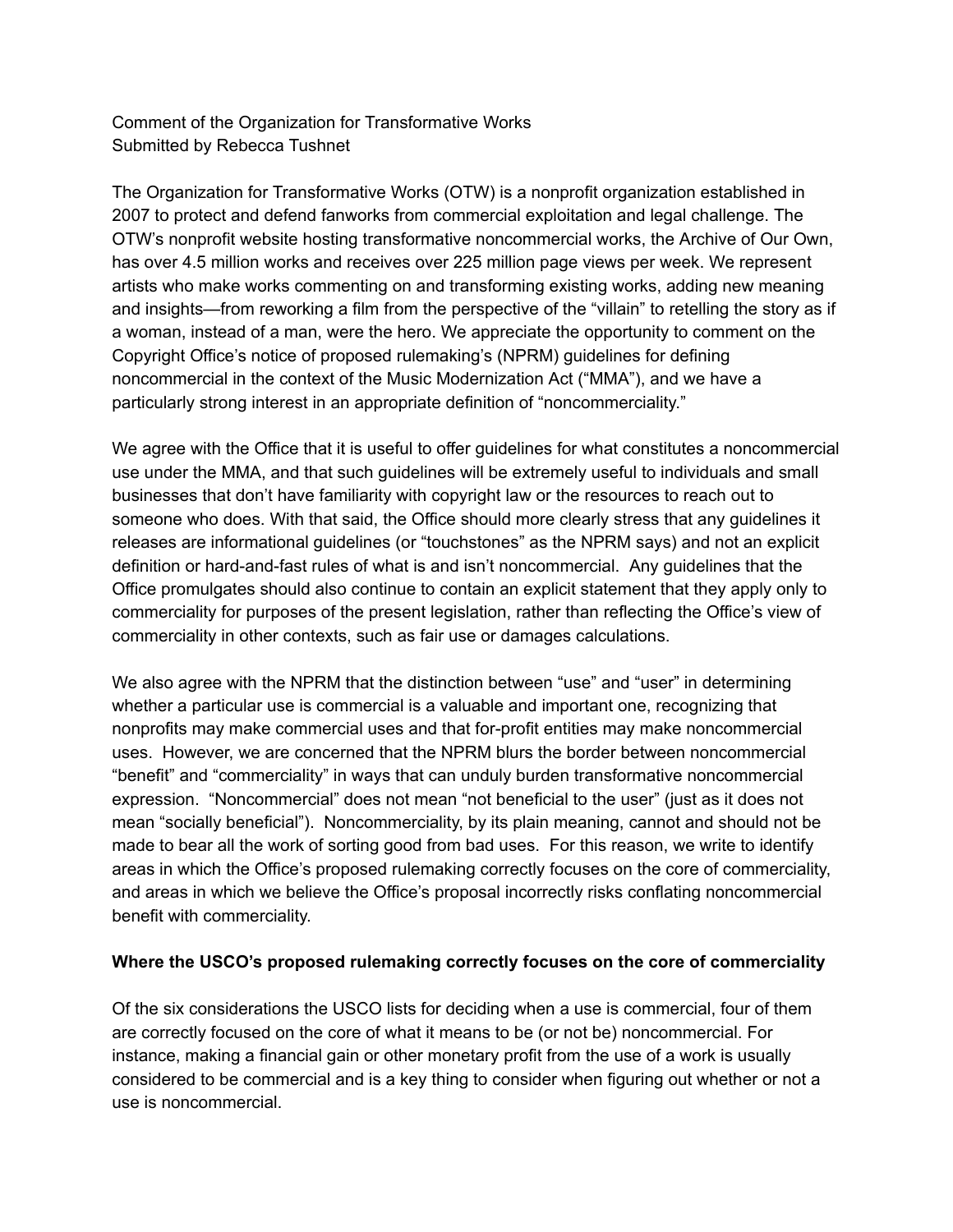The NPRM also correctly recognizes that not all financial gain is commercial, and that a commerciality analysis should consider whether money made from the use is enough to only recover costs of production and distribution or if actual profit is made. The NPRM states that merely recovering costs for the reproduction and distribution of the *sound recording* does not immediately make an otherwise noncommercial use commercial. This should be clarified to deal with the kinds of uses that can be anticipated. In particular, cost recovery should not be limited to recovering costs for distributing and reproducing the sound recording specifically and should allow for recovering all costs involved in the project. For example, if a filmmaker makes a documentary that, considering all other guidelines, would be noncommercial, but she seeks to recoup the cost of making the documentary by charging only enough money to cover the expenses of that documentary, that should not make her use of the *sound recording* commercial. In other words, the fact that she is recovering her broader costs should not on its own be enough to make her use commercial.

We also appreciate the NPRM's focus on the commerciality of a particular use (as opposed to the nonprofit or for-profit status of the user). With that in mind, any guideline promulgated by the Office should emphasize that the fact that a creator makes money from their art or craft does not necessarily make any particular use commercial.<sup>1</sup> This distinction is increasingly important for independent artists who receive grants or third-party support that is not tied to the creation or sale of particular works. To make those artists' works commercial by virtue of their receiving generalized monetary support would unduly burden their livelihoods and expression. It is also very important that private, personal uses are exempted, as they routinely are in copyright law. We agree with the NPRM that posting on the open, accessible internet should not qualify as a private, personal use. In the era of personal cloud storage, however, we believe that the Office should should explicitly recognize the existence of private websites that are only accessible by the individual. An example of this would be someone uploading a sound recording to their personal (and non-shared) folder on a site like Dropbox.

## **Where the USCO has gone beyond commerciality and switched to benefit**

In the other two guidelines in the NPRM, the Office moves out of the realm of commerciality and instead incorrectly focuses on benefit. One such overreach in the NPRM is in the educational uses section, which says that educational uses can be considered commercial if "the user gains another kind of measurable benefit." This interpretation is inconsistent with the dictionary

<sup>&</sup>lt;sup>1</sup> For example, the Office has previously recognized that creators can be compensated for creating works that have been commissioned for noncommercial purposes without rendering their uses commercial. Recommendation of the Register of Copyrights, Section 1201 Rulemaking: Fifth Triennial Proceeding to Determine Exemptions to the Prohibition on Circumvention, October 2012, at 129.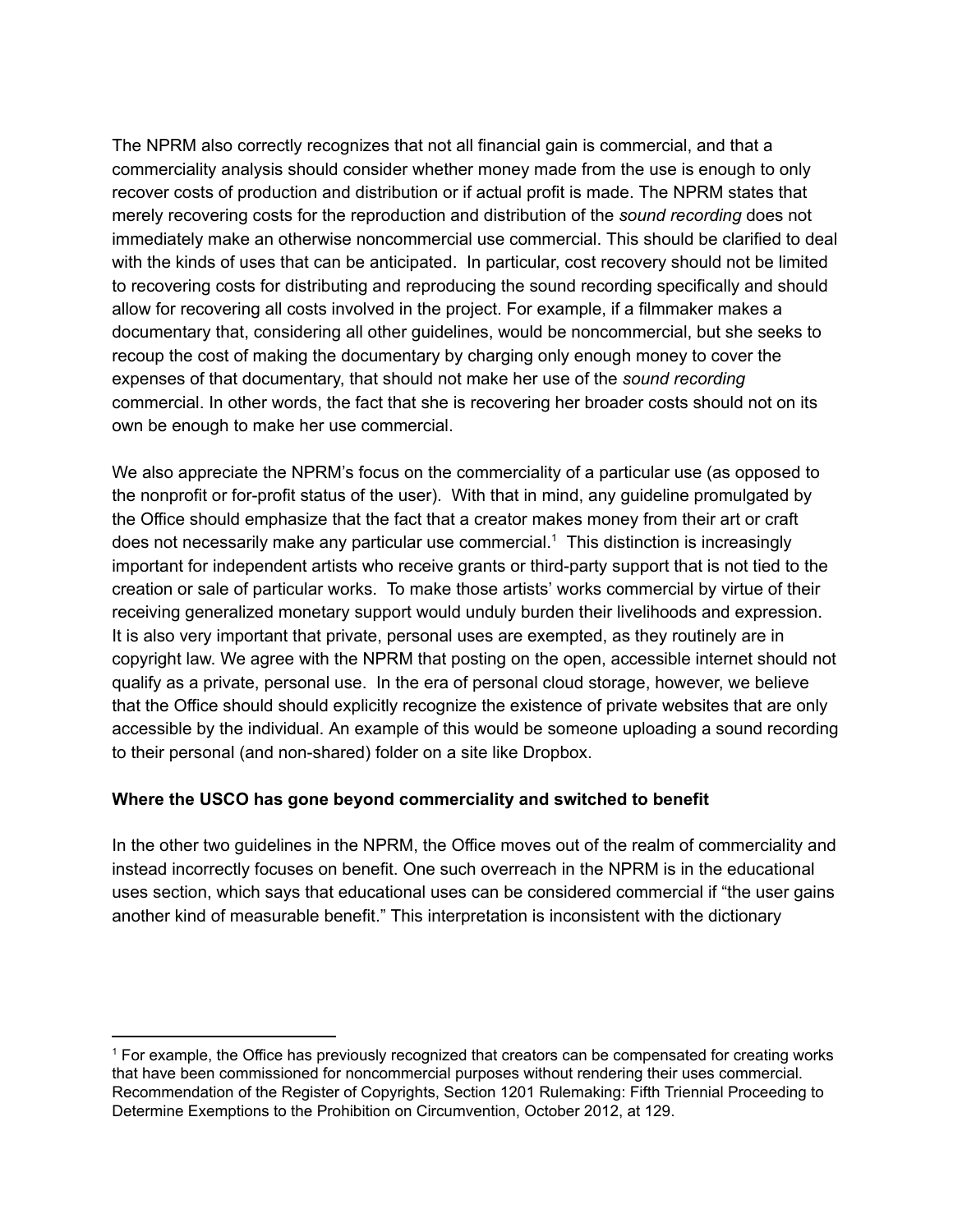meaning of "commercial."<sup>2</sup> In other areas of intellectual property law, commercial benefit and noncommercial benefit are distinguishable. $^3$ 

Moreover, the Office's proposed standard arguably covers all educational uses; it is incapable of providing any assistance to educators attempting to make real use of the exemptions in the MMA. Faculty who use sound recordings in their classroom could in theory gain boosts in student reviews or improved student learning outcomes. Students and faculty using sound recordings in dissertations, articles, or monographs arguably gain measurable benefits in the form of tenure, prestige, and degrees. Libraries using sound recordings in collections potentially gain more users and potential resources to support further work. However, to describe such uses as "commercial" would empty the term of any meaning, as well as contradicting decades of academic educational practice and understanding. This would place a particular burden on those teaching music, copyright law, and a wide variety of film and media studies. Benefits abound in educational uses, and they should not factor into the uses' commercial/noncommercial analysis.

In addition, in distinguishing between "use" and "user," any guidelines promulgated by the Office should distinguish between circumstances in which a *user's* use is commercial and circumstances in which a *third party* receives commercial benefit. In particular, guidelines should specify that the fact that an intermediary or platform is commercial does not necessarily confer commerciality on its users' uses. For example, the guidelines should distinguish between circumstances in which a user makes a commercial use of a platform like YouTube (by, for example, receiving advertising revenue for their posted material) and circumstances in which the platform itself or a copyright holder monetizes the user's use. The mere fact that a platform is making money from a user's use should not be enough to make the use commercial. Likewise, the fact that a platform gives sound recording copyright owners opportunities to monetize uses of their sound recordings should not make a user's posting of those recordings commercial. If, for example, a user uploads an otherwise noncommercial mashup of songs onto YouTube, the use of an unexploited sound recording in that mashup should not automatically be labeled as commercial because one or more *other* sound recording copyright holders has decided to monetize the video for themselves.

Ultimately, we urge the Office to emphasize that that the heart of the MMA's statutory exception is to protect situations in which sound recordings are used, but not commercially exploited. The point of the good faith search requirement is to make sure that there are no licensing or purchasing mechanisms for the intended use; if there are, a user is already ineligible for this

<sup>2</sup> See, e.g., <https://www.dictionary.com/browse/commercial>. It is worth noting that "commerciality" is generally not required to be "measurable," where it is present; the addition of the term "measurable" to "benefit" perhaps attempts to hold out the possibility that some uses might still be "noncommercial," but measurability bears no logical or legal reglationship to commerciality.

<sup>&</sup>lt;sup>3</sup> See, e.g., Laws v. Sony Music Entm't, Inc., 448 F.3d 1134, 1138 (9th Cir. 2006) (right of publicity, which covers appropriation of identity to the defendant's advantage, "commercially or otherwise"); Restatement (Second) of Torts § 652C(b) Comment (1977) (contrasting commercial benefit and explaining types of noncommercial benefit that might constitute misappropriation of identity).